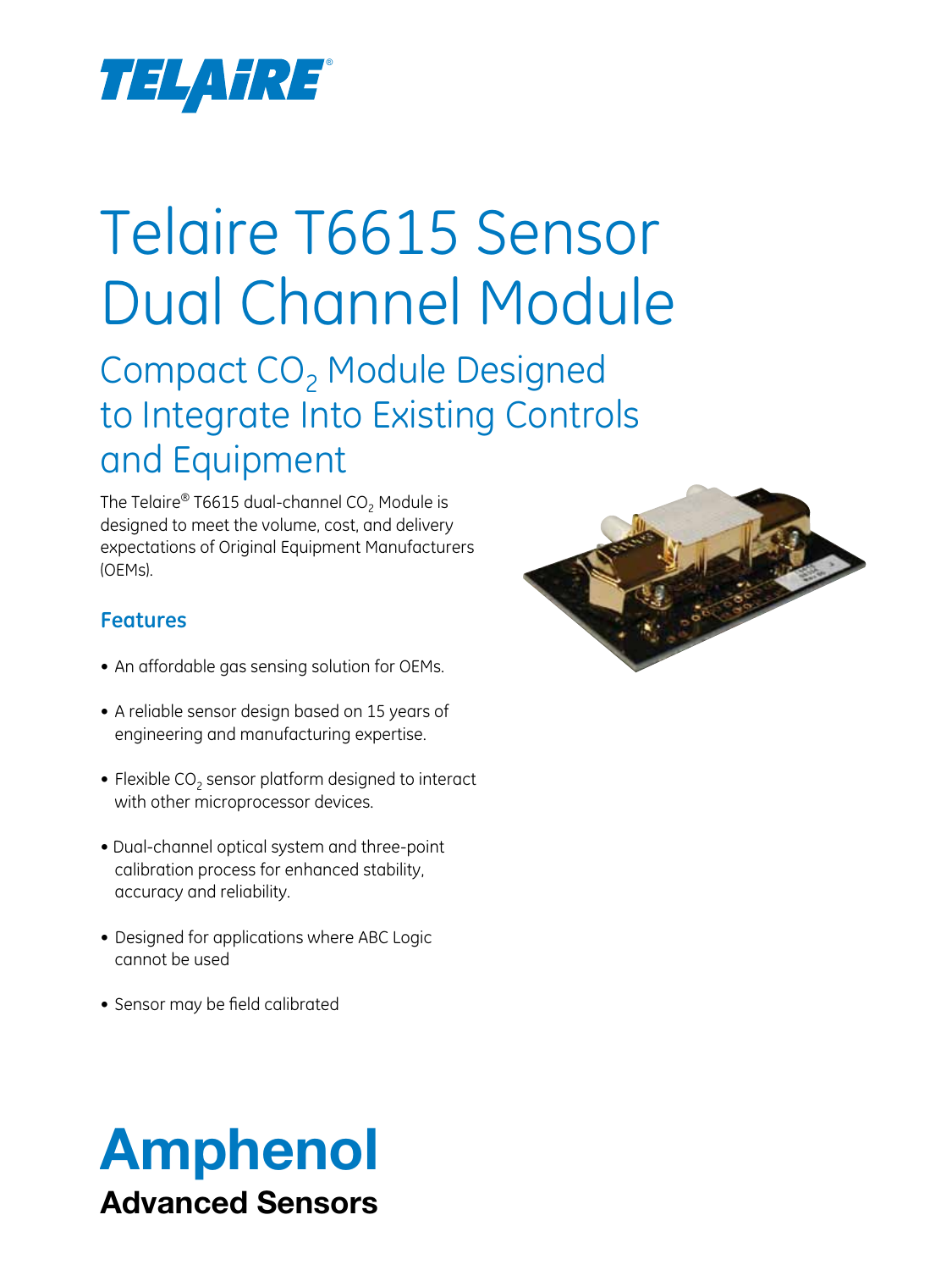## Telaire T6615 Sensor Module Specifications

## **Method**

Dual-channel Non Dispersive Infrared (NDIR), gold plated optics, diffusion or flow through sampling.

## **Measurement Range**

0 to 2000 ppm 0 to 5000 ppm 0 to 10,000 ppm 0 to 50,000 ppm

#### **Dimensions**

2.25 in X 1.365 in X 0.60 in (57.15 mm X 34.67 mm X 15.24 mm)

#### **Accuracy\***

75 ppm or 10% of reading (whichever is greater)

## **Temperature Dependence**

0.2% FS per °C

## **Stability over Life of Sensor (10 Years)**

< 5% of FS or <10% reading annual

## **Pressure Dependence**

0.135% of reading per mm Hg

## **Response Time**

< 2 minutes for 90% step change typical

## **Warm Up Time**

- < 2 minutes (operational)
- 10 minutes (maximum accuracy)

## **Operating Conditions**

- 32°F to 122°F (0°C to 50°C)
- 0 to 95% RH, non condensing

## **Storage Conditions**

-40°F to 158°F (-40°C to 60°C)

(Non Condensating)



## **Output**

#### **Digital**

UART @ 19200 Baud (Please call for detailed product specifications).

## **Analog**

0 to 4 VDC

## **Power Supply Requirements**

5 VDC regulated (±5%)

## **Power Consumption**

- 0.90 watts peak
- 0.165 watts average

#### **Interface Connections**

Designed for 12 pin male header with 0.1 in (2.54 mm) spacing. Header not included.

## **Flow Rates (Via Flow Ports)**

Flow through version: 50 cc/min maximum Diffusion version: 80 - 120 cc/min

## **Warranty Terms**

12 months

\* Handling and OEM assembly may affect factory calibration.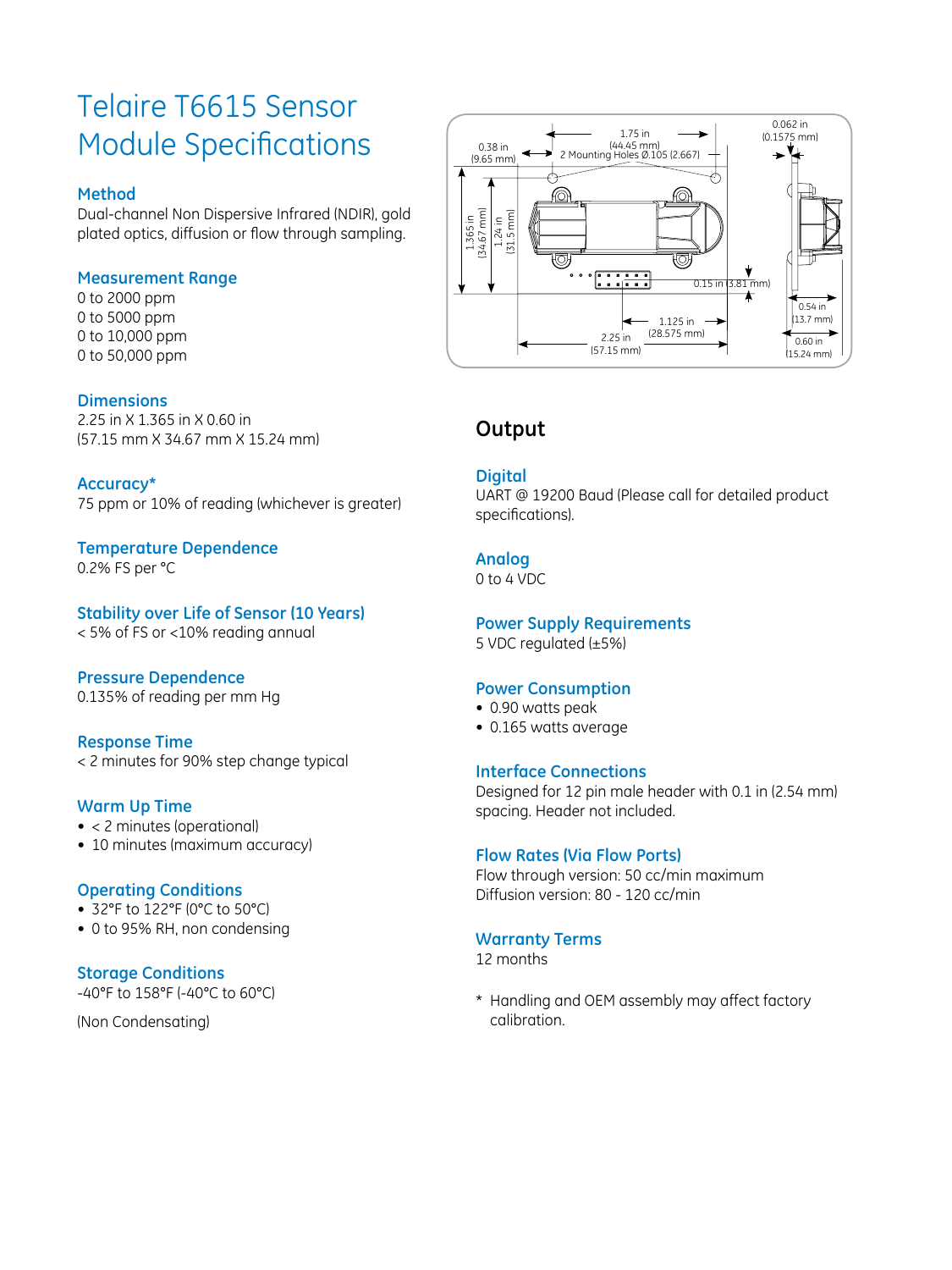## **Sensor Accuracy and Field Calibration**

The T6615 is a dual channel sensor. The two channels can be described as a  $CO<sub>2</sub>$  channel that measures gas concentration and a reference channel that measures the sensor signal intensity. The T6615 performs periodic self-calibrations using the reference channel. The self calibrations are approximately every 24 hours but can also be initiated by sending a command (see communication protocol). Self calibrations should not be performed during the warm-up period. During the self calibration the sensor PPM reading is frozen, it will not react to changing  $CO<sub>2</sub>$ . The calibration time is adjustable but nominally two minutes.

Over time the minor electrical and mechanical changes can affect the sensor accuracy. With the exception of operation in harsh environments the rate of signal change is a decaying function, thus the longer the sensor operates the more stable it will become. The reference channel will correct for these changes over time. Telaire recommends periodic gas calibration depending on the application accuracy requirements. While the reference channel corrects for changes over time, a field calibration using nitrogen gas will immediately restore the highest level of accuracy.

## **Pin Designations**

| <b>Connector Pinout</b> | <b>Function</b>     |  |
|-------------------------|---------------------|--|
| A                       | TX (UART)           |  |
| B                       | RX (UART)           |  |
| C                       | $V+$ (5 VDC)        |  |
| $\mathbf{1}$            | $V+$ (5 VDC)        |  |
| 2                       | <b>GND</b>          |  |
| 3                       | GND                 |  |
| 4                       | AV OUT (0 to 4 VDC) |  |
| 5                       | No Connect          |  |
| 6                       | No Connect          |  |
| 7                       | No Connect          |  |
| 8                       | No Connect          |  |
| 9                       | No Connect          |  |
| 10                      | TX (UART)           |  |
| 11                      | RX (UART)           |  |
| 12                      | GND                 |  |



## **Module T6615-F (Flow Through)**

The diffusion membrane is replaced with a nonpermeable seal. The two flow ports can be used for flow through sampling. Flow rate of 50 cc/min recommended.

## **Handling and Installation**

The T6615  $CO<sub>2</sub>$  OEM modules are infrared gas sensors on a printed circuit board and should be treated carefully. Precautions should be taken to observe specified limits and prevent damage from electrostatic discharge or rough handling. Please refer to ANSI/ESD S20. 20-1999 for more information on preventing ESD damage and IPC 610 Rev D for more information on proper electronic assembly practices.

## **Available Models**

| Part<br><b>Number</b> | <b>Sampling</b><br>Method | Measurement<br>Range |
|-----------------------|---------------------------|----------------------|
| T6615                 | Diffusion                 | 0-2,000 ppm          |
| T6615-5K              | Diffusion                 | 0-5,000 ppm          |
| T6615-10K             | Diffusion                 | 0-10,000 ppm         |
| T6615-50K             | Diffusion                 | 0-50,000 ppm         |
| T6615-F               | Flow Through              | 0-2,000 ppm          |
| T6615-5KF             | Flow-through              | 0-5,000 ppm          |
| T6615-10KF            | Flow-through              | 0-10,000 ppm         |
| T6615-50KF            | Flow-through              | 0-50,000 ppm         |
| T6615-R12             | Diffusion, 12 second rate | 0-2,000 ppm          |